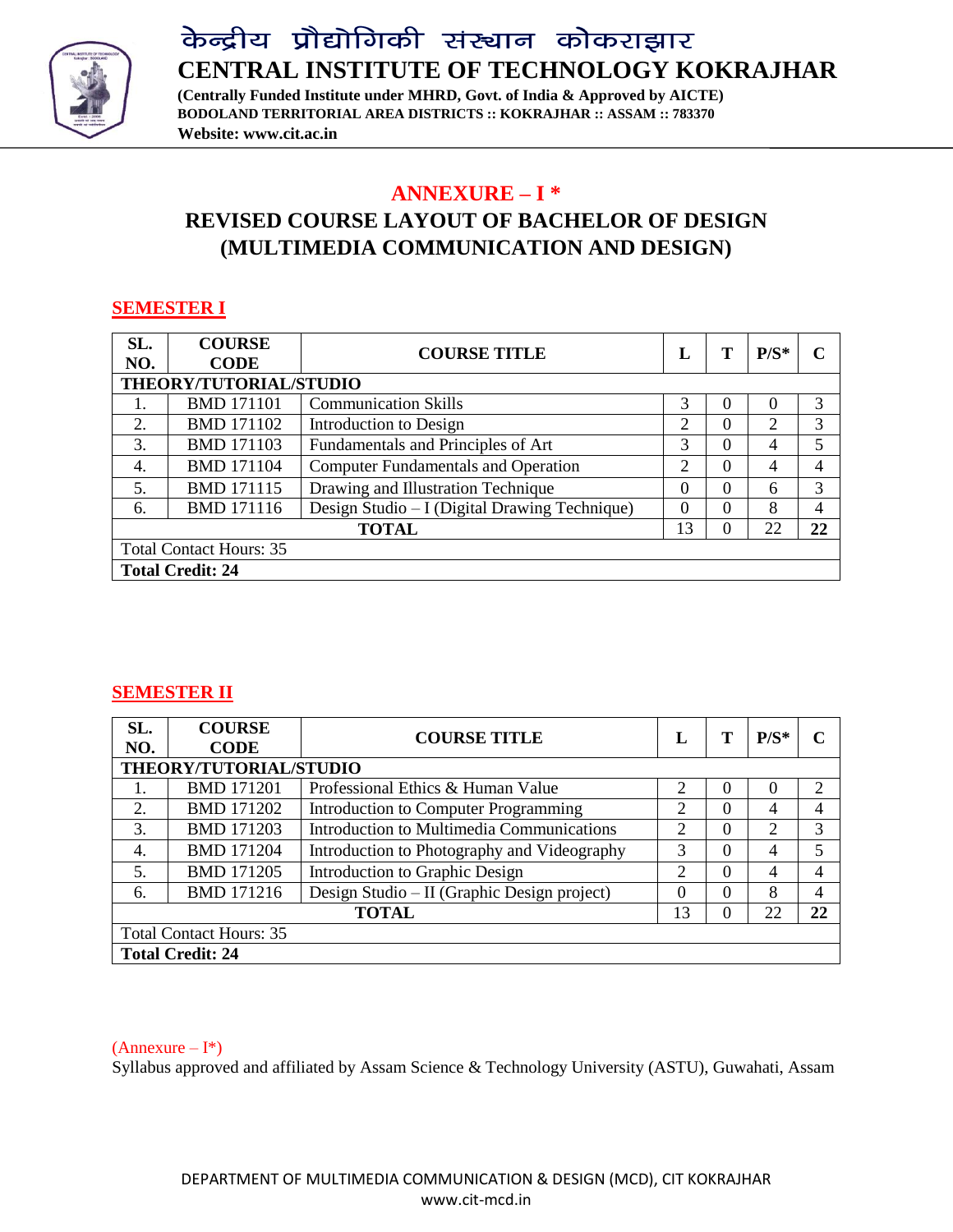

**(Centrally Funded Institute under MHRD, Govt. of India & Approved by AICTE) BODOLAND TERRITORIAL AREA DISTRICTS :: KOKRAJHAR :: ASSAM :: 783370 Website: www.cit.ac.in**

#### **SEMESTER III**

| SL.                            | <b>COURSE</b>           | <b>COURSE TITLE</b>                       | L                           |   | $P/S^*$        |                |
|--------------------------------|-------------------------|-------------------------------------------|-----------------------------|---|----------------|----------------|
| NO.                            | <b>CODE</b>             |                                           |                             |   |                |                |
|                                | THEORY/TUTORIAL/STUDIO  |                                           |                             |   |                |                |
| 1.                             | <b>BMD 171301</b>       | World of Images and Objects               | 3                           | 0 | 2              | 4              |
| 2.                             | <b>BMD 171302</b>       | History of Art and Appreciation           | 3                           | 0 | $\Omega$       | 3              |
| 3.                             | <b>BMD 171303</b>       | <b>Fundamentals of Animation Design</b>   | 2                           | 0 | $\overline{4}$ | 4              |
| 4.                             | <b>BMD 171304</b>       | Concept of Storyboarding & Script Writing | $\mathcal{D}_{\mathcal{L}}$ | 0 | $\overline{4}$ | $\overline{4}$ |
| 5.                             | <b>BMD 171305</b>       | Concept of Film Making                    | $\overline{2}$              | 0 | $\overline{4}$ | 4              |
| 6.                             | <b>BMD 171316</b>       | Design Studio - III                       | $\Omega$                    | 0 | 8              | 4              |
| 22<br><b>TOTAL</b><br>12<br>0  |                         |                                           |                             |   |                | 23             |
| <b>Total Contact Hours: 34</b> |                         |                                           |                             |   |                |                |
|                                | <b>Total Credit: 23</b> |                                           |                             |   |                |                |

#### **SEMESTER IV**

| SL.<br>NO.                     | <b>COURSE</b><br><b>CODE</b> | <b>COURSE TITLE</b>              | L              |          | $P/S^*$        |    |
|--------------------------------|------------------------------|----------------------------------|----------------|----------|----------------|----|
|                                | THEORY/TUTORIAL/STUDIO       |                                  |                |          |                |    |
|                                | <b>BMD 171401</b>            | Multimedia Design Fundamentals   | 2              | 0        | 2              | 3  |
| 2.                             | <b>BMD 171402</b>            | Graphic Design for Communication | 2              | 0        | $\overline{4}$ | 4  |
| 3.                             | <b>BMD 171403</b>            | Web Design Technology            | 2              | 0        | 2              | 3  |
| 4.                             | <b>BMD 171404</b>            | 2D Animation Techniques          | 2              | 0        | $\overline{4}$ | 4  |
| 5.                             | <b>BMD 171405</b>            | Audio Video Editing              | $\overline{2}$ | 0        | $\overline{4}$ | 4  |
| 6.                             | <b>BMD 171416</b>            | Design Studio - IV               | $\Omega$       | $\theta$ | 8              | 4  |
| <b>TOTAL</b><br>24<br>10       |                              |                                  |                |          |                | 22 |
| <b>Total Contact Hours: 34</b> |                              |                                  |                |          |                |    |
|                                | <b>Total Credit: 22</b>      |                                  |                |          |                |    |

**\*\*Industrial Training Phase – I (After Semester IV) (During summer break tentatively in the month of JUNE – JULY)**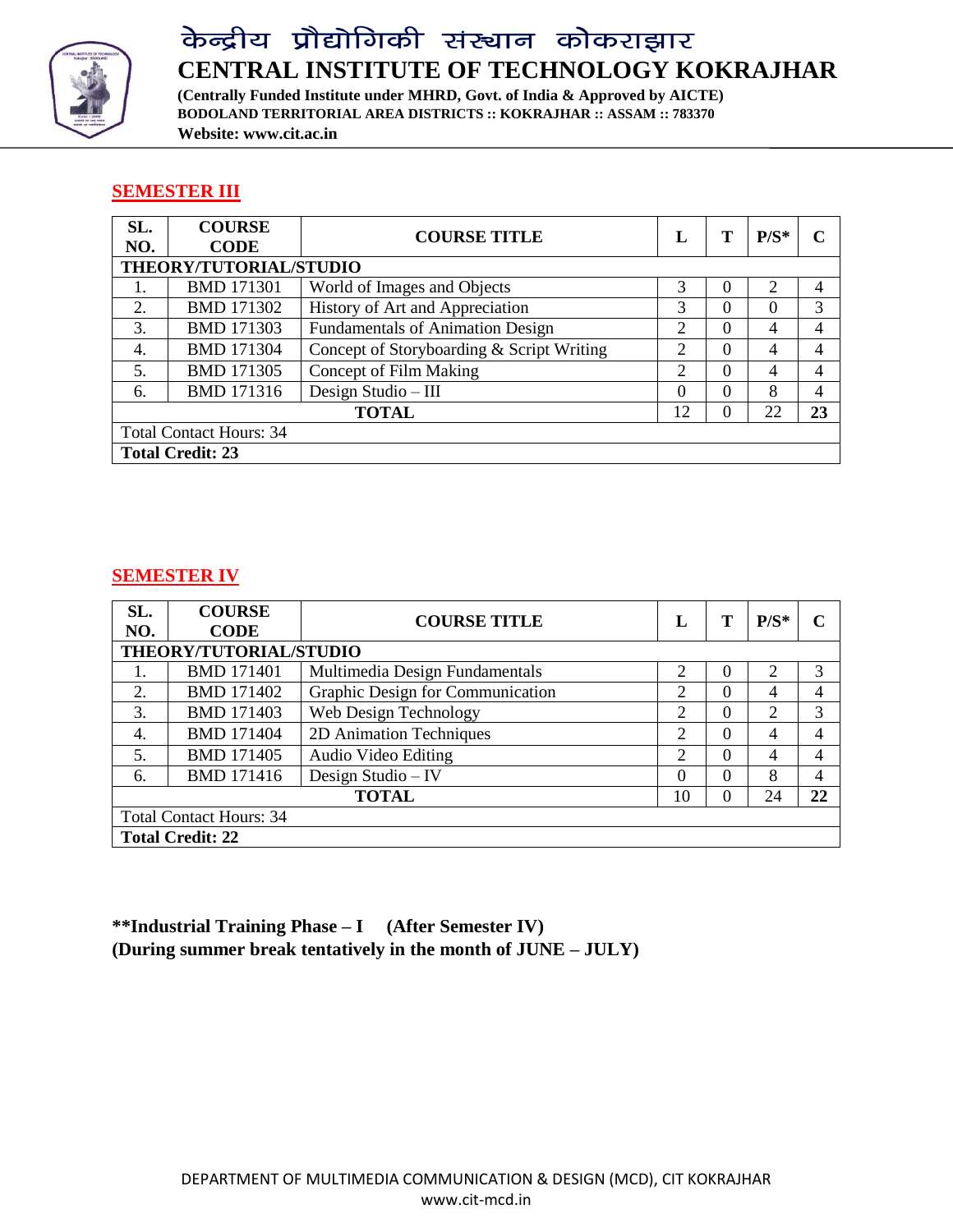

**(Centrally Funded Institute under MHRD, Govt. of India & Approved by AICTE) BODOLAND TERRITORIAL AREA DISTRICTS :: KOKRAJHAR :: ASSAM :: 783370 Website: www.cit.ac.in**

### **SEMESTER V**

| SL.<br>NO.                     | <b>COURSE</b><br><b>CODE</b> | <b>COURSE TITLE</b>                              | L        |   | $P/S^*$        |    |
|--------------------------------|------------------------------|--------------------------------------------------|----------|---|----------------|----|
|                                | THEORY/TUTORIAL/STUDIO       |                                                  |          |   |                |    |
|                                | <b>BMD 171501</b>            | <b>Creative Thinking Process and Methods</b>     | 3        | 0 | $\Omega$       | 3  |
| 2.                             | <b>BMD 171502</b>            | 3D Modeling and Texturing                        | 3        | 0 | $\overline{4}$ | 5  |
| 3.                             | <b>BMD 171503</b>            | <b>Computer Generated Lighting and Rendering</b> | 3        | 0 | $\overline{4}$ | 5  |
| 4.                             | <b>BMD 171514</b>            | Clay Modeling                                    | $\Omega$ | 0 | $\overline{4}$ | っ  |
| .5.                            | <b>BMD 171515</b>            | Design Studio $- V$                              | $\Omega$ | 0 | 8              | 4  |
| 6.                             | BMD 1715E01*                 | Elective - I (project based)                     | $\Omega$ | 0 | 6              | 3  |
|                                |                              | <b>TOTAL</b>                                     | 9        |   | 26             | 22 |
| <b>Total Contact Hours: 35</b> |                              |                                                  |          |   |                |    |
|                                | <b>Total Credit: 22</b>      |                                                  |          |   |                |    |

| $*$ Elective – I : Subjects |                     |                                                           |  |  |  |
|-----------------------------|---------------------|-----------------------------------------------------------|--|--|--|
| <b>Sl. No.</b>              | Subject code        | <b>Subjects</b>                                           |  |  |  |
|                             | <b>BMD 1715E011</b> | Instructional Design and Multimedia                       |  |  |  |
| 2.                          | <b>BMD 1715E012</b> | Moving Image Design                                       |  |  |  |
|                             | <b>BMD 1715E013</b> | Subject to be offered with the approval of the university |  |  |  |

### **SEMESTER VI**

| SL.<br>NO.                     | <b>COURSE</b><br><b>CODE</b> | <b>COURSE TITLE</b>                        | L              |   | $P/S^*$        |    |  |
|--------------------------------|------------------------------|--------------------------------------------|----------------|---|----------------|----|--|
|                                | THEORY/TUTORIAL/STUDIO       |                                            |                |   |                |    |  |
|                                | <b>BMD 171601</b>            | Industrial Management and Entrepreneurship | 3              | 0 | $\Omega$       | 3  |  |
| 2.                             | <b>BMD 171602</b>            | Introduction to Game Design                | 3              | 0 | 2              | 4  |  |
| 3.                             | <b>BMD 171603</b>            | 3D Animation Technique                     | 2              | 0 | $\overline{4}$ | 4  |  |
| 4.                             | <b>BMD 171604</b>            | Visual Effects & Digital Compositing       | $\overline{2}$ | 0 | $\overline{4}$ | 4  |  |
| 5.                             | <b>BMD 171615</b>            | Design Studio - VI                         | $\Omega$       | 0 | 8              | 4  |  |
| 6.                             | BMD 1716E02*                 | Elective - II (project based)              | $\Omega$       | 0 | 6              | 3  |  |
|                                |                              | <b>TOTAL</b>                               | 10             |   | 24             | 22 |  |
| <b>Total Contact Hours: 34</b> |                              |                                            |                |   |                |    |  |
|                                | <b>Total Credit: 22</b>      |                                            |                |   |                |    |  |

| $*$ Elective – II : Subjects |                     |                                                           |  |  |  |
|------------------------------|---------------------|-----------------------------------------------------------|--|--|--|
| <b>Sl. No.</b>               | Subject code        | <b>Subjects</b>                                           |  |  |  |
|                              | BMD 1716E021        | <b>Effective Mass Communication</b>                       |  |  |  |
| 2.                           | <b>BMD 1716E022</b> | New Media and Interaction                                 |  |  |  |
| 3.                           | <b>BMD 1716E023</b> | Subject to be offered with the approval of the university |  |  |  |

**\*\*Industrial Training Phase – II (After Semester VI) (During summer break tentatively in the month of JUNE – JULY)**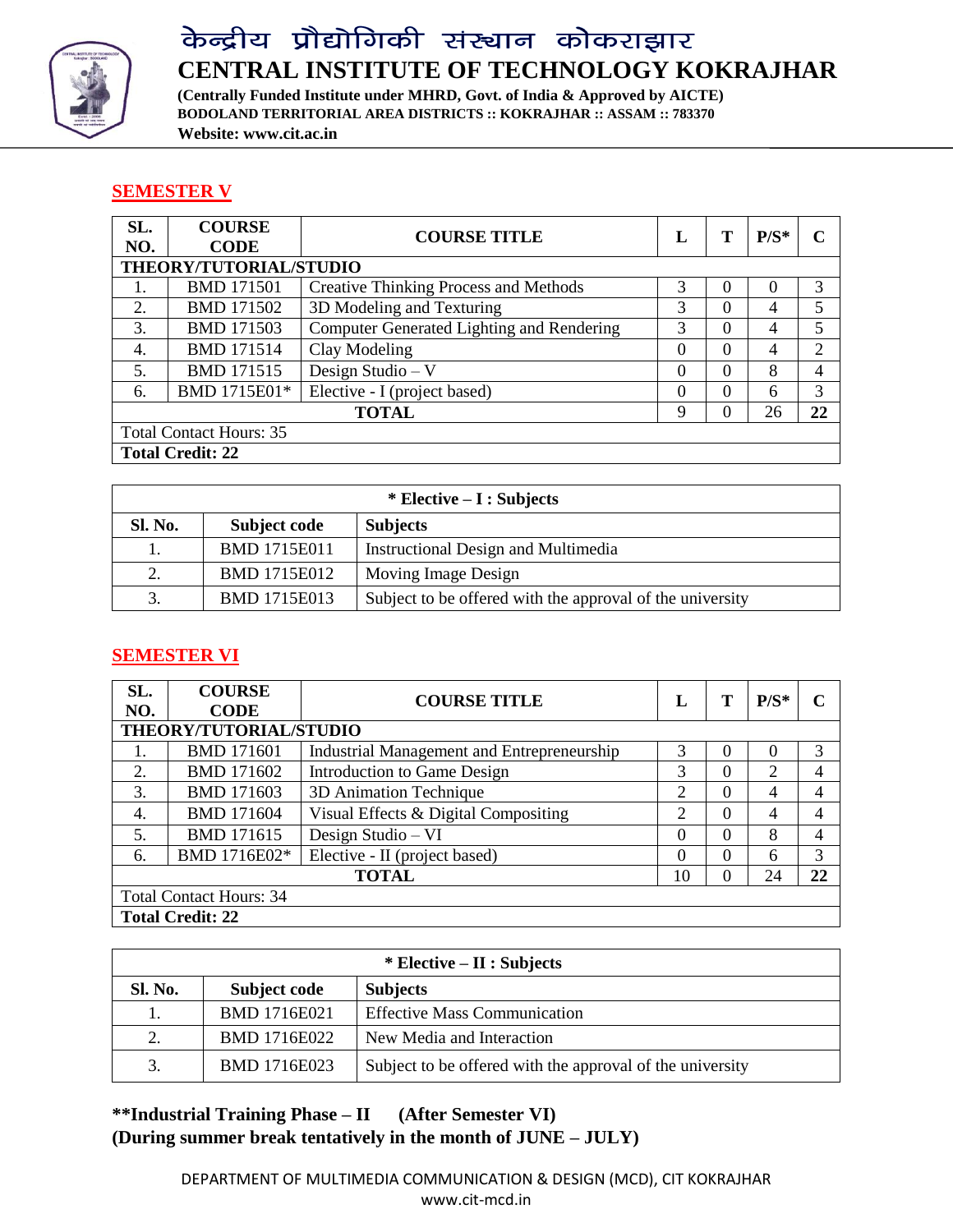

**(Centrally Funded Institute under MHRD, Govt. of India & Approved by AICTE) BODOLAND TERRITORIAL AREA DISTRICTS :: KOKRAJHAR :: ASSAM :: 783370 Website: www.cit.ac.in**

### **SEMESTER VII**

| SL.<br>NO.                     | <b>COURSE</b><br><b>CODE</b> | <b>COURSE TITLE</b>                         | L        |  | $P/S^*$ |        |  |
|--------------------------------|------------------------------|---------------------------------------------|----------|--|---------|--------|--|
|                                | THEORY/TUTORIAL/STUDIO       |                                             |          |  |         |        |  |
|                                | <b>BMD 171701</b>            | <b>Animation Production Design</b>          | ⌒        |  | 6       | $\sim$ |  |
| 2.                             | <b>BMD 171712</b>            | Design Management and Professional Practice |          |  | 4       |        |  |
| 3.                             | <b>BMD 171713</b>            | Minor Project                               | $\theta$ |  |         | 12     |  |
| 4.                             | BMD 1717E03*                 | Elective - III (project based)              | 0        |  | 8       |        |  |
| 18<br><b>TOTAL</b><br>23<br>∍  |                              |                                             |          |  |         |        |  |
| <b>Total Contact Hours: 20</b> |                              |                                             |          |  |         |        |  |
|                                | <b>Total Credit: 21</b>      |                                             |          |  |         |        |  |

|                | $*$ Elective – III : Subjects |                                                           |  |  |  |  |  |
|----------------|-------------------------------|-----------------------------------------------------------|--|--|--|--|--|
| <b>Sl. No.</b> | Subject code                  | <b>Subjects</b>                                           |  |  |  |  |  |
|                | <b>BMD 1717E031</b>           | Game Design and Production Process                        |  |  |  |  |  |
| 2.             | <b>BMD 1717E032</b>           | Film and Video Design                                     |  |  |  |  |  |
| 3.             | <b>BMD 1717E033</b>           | Subject to be offered with the approval of the university |  |  |  |  |  |

### **SEMESTER VIII**

| SL.<br>NO.                     | <b>COURSE</b><br><b>CODE</b>  | <b>COURSE TITLE</b>                |          |  | $P/S^*$ |    |  |  |  |
|--------------------------------|-------------------------------|------------------------------------|----------|--|---------|----|--|--|--|
|                                | THEORY/TUTORIAL/STUDIO        |                                    |          |  |         |    |  |  |  |
|                                | <b>BMD 171811</b>             | Multimedia Design Research Seminar | 0        |  | 4       |    |  |  |  |
| ↑                              | <b>BMD 171812</b>             | Major Project                      | $\theta$ |  |         | 18 |  |  |  |
| 3.                             | BMD 1718E04*                  | $Electric - IV$ (project based)    | $\theta$ |  | 8       |    |  |  |  |
|                                | <b>TOTAL</b><br>12<br>24<br>0 |                                    |          |  |         |    |  |  |  |
| <b>Total Contact Hours: 12</b> |                               |                                    |          |  |         |    |  |  |  |
|                                | <b>Total Credit: 22</b>       |                                    |          |  |         |    |  |  |  |

| $*$ Elective – IV : Subjects |                     |                                                           |  |  |  |
|------------------------------|---------------------|-----------------------------------------------------------|--|--|--|
| <b>Sl. No.</b>               | Subject code        | <b>Subjects</b>                                           |  |  |  |
|                              | <b>BMD 1718E041</b> | Tangible User Interface                                   |  |  |  |
| 2.                           | <b>BMD 1718E042</b> | Subject to be offered with the approval of the university |  |  |  |
| 3.                           | BMD 1718E043        | Subject to be offered with the approval of the university |  |  |  |